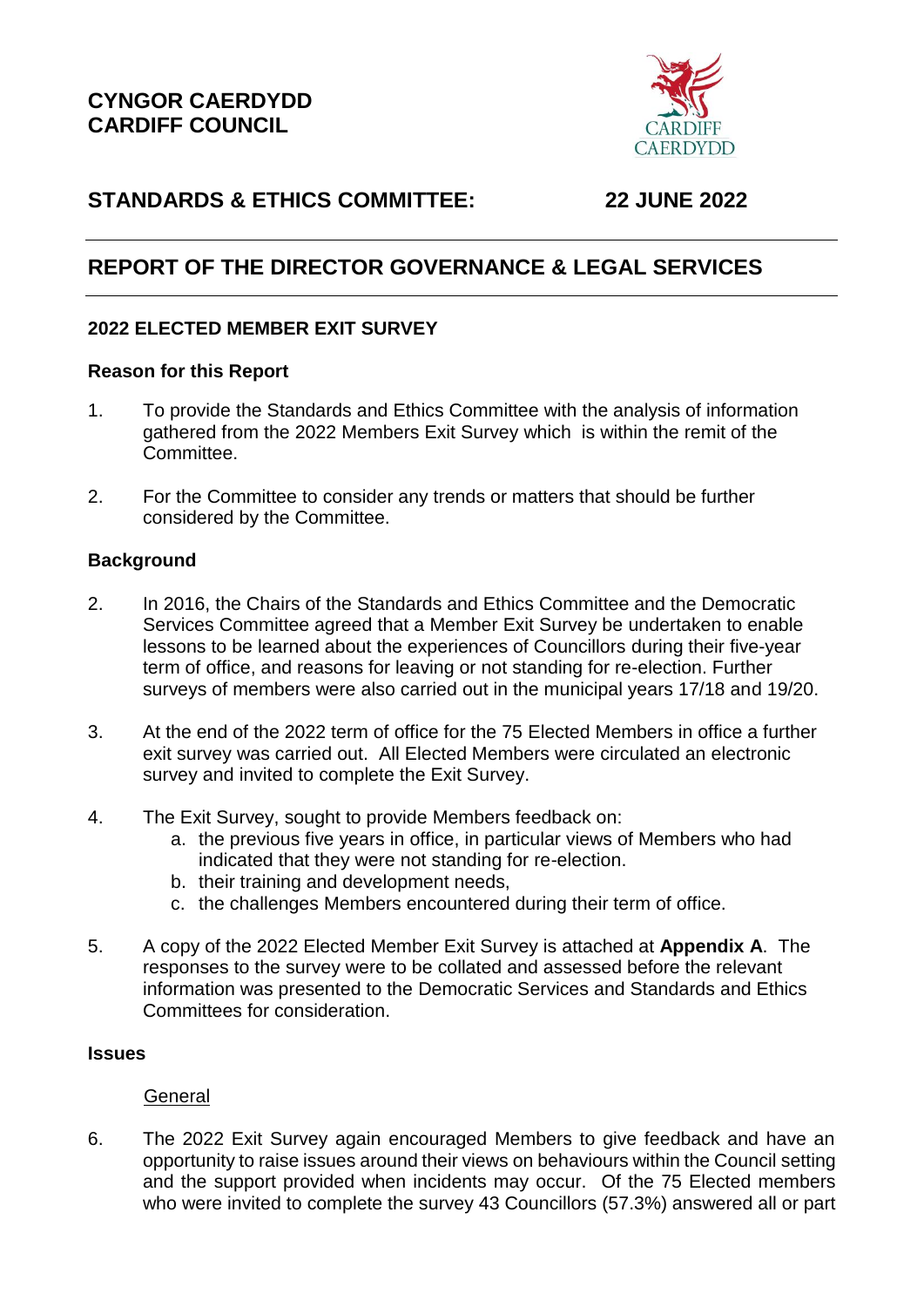of the survey. This was a slight decrease in the number of respondents compared to 47 (63%) Elected Members who completed the survey in 2016-17. Some of this difference may be attributed to the later circulation of the survey in February – March 2022 , as opposed to January-February 2016.

- 7. Just over half of these respondents (in total 52%) had been in service since 2017 or soon after. Nearly a third (in total 30%) were elected since 2012 while less than a fifth (19%) have been in service for more than 2 political administrations.
- 8. The political affiliations of those responding to the survey generally reflected the political make-up of the Council although Propel members did not participate in the 2021-22 Exit Survey. The following table describes the percentage of respondents by political Group for the surveys that have been undertaken in the past 5 years.

| 2016-17<br><b>Exit Survey</b> | Lab | Con | Lib Dem | Plaid  | Other |
|-------------------------------|-----|-----|---------|--------|-------|
|                               | 44% | 18% | 23%     | 5%     | 10%   |
| $2017 - 18$                   | Lab | Con | Lib Dem | Plaid  | Other |
|                               | 45% | 27% | 21%     | (>1%)  | (>1%) |
| $2019 - 20$                   | Lab | Con | Lib Dem | CW Ind | Other |
|                               | 45% | 30% | 18%     | 0%     | 7%    |
| 2021-22<br><b>Exit Survey</b> | Lab | Con | Lib Dem | Propel | Ind   |
|                               | 60% | 26% | 12%     | 0      | 2%    |

9. A detailed analysis of 2022 Exit Survey relevant to the Standards and Ethics committee are set out in **Appendix B.**

## Personal experience of unacceptable behaviours

- 10. A substantial proportion of respondents (up to 38% in total) confirmed that they have personally experienced various types of unacceptable behaviours. In total, as many as 15 out of 39 respondents or 38% responded that they had experienced bullying during their term in office.
- 11. A much lower proportion and number confirmed that they experienced discriminatory (21%) and/or other unacceptable behaviours (26%).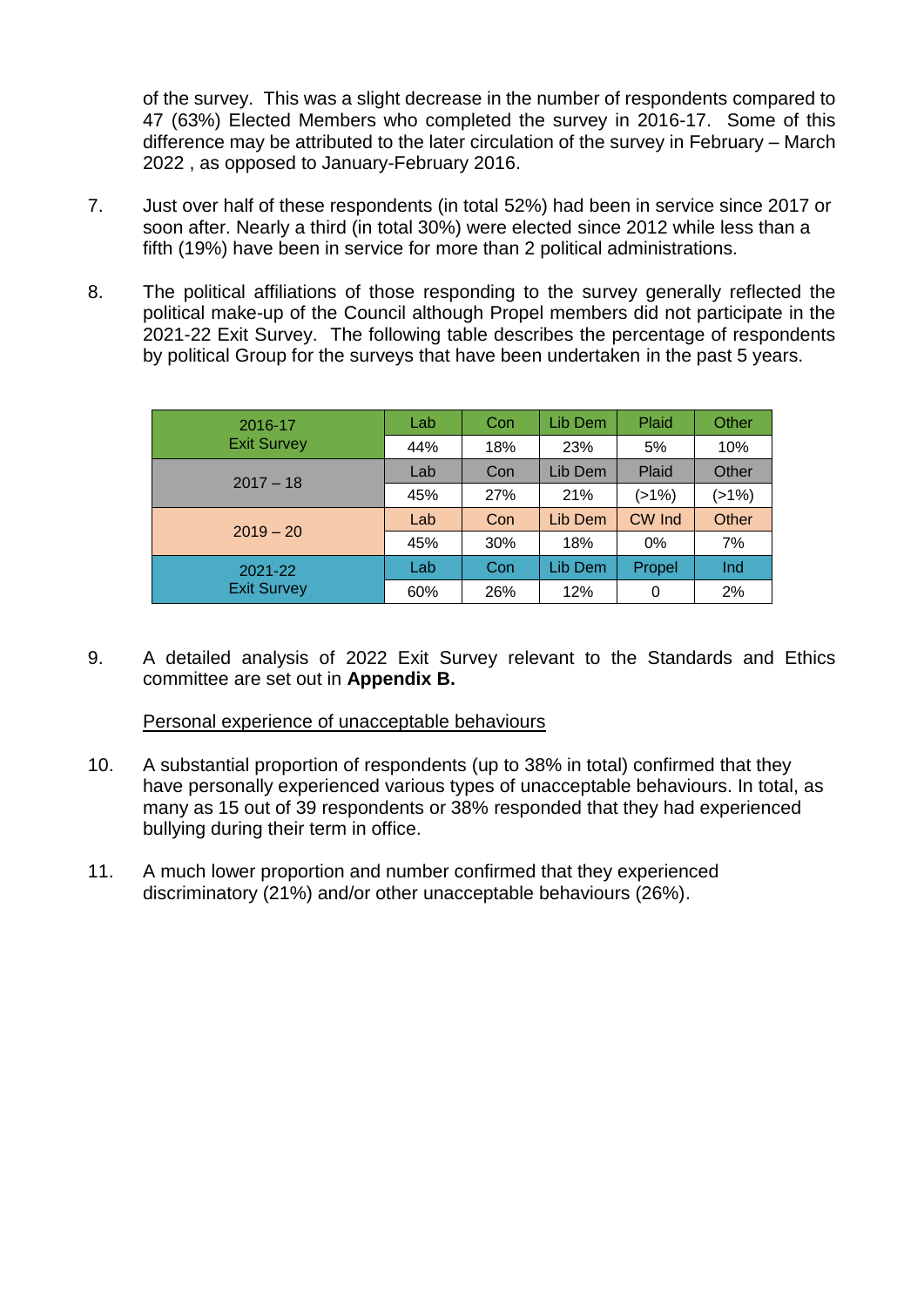

12. This compares to the outcomes of previous surveys as follows:

|                                                        | 2016-17<br>(Exit) | 2017-18    | 2019-20    | $2021 - 22$<br>(Exit) |
|--------------------------------------------------------|-------------------|------------|------------|-----------------------|
| <b>Experienced bullying</b>                            | 36% (14)          | $21\%$ (7) | $12\%$ (5) | 38% (15)              |
| <b>Experienced</b><br>discriminatory<br>behaviours     | $31\%$ (6)        | $15\%$ (5) | $15%$ (6)  | $21\%$ (7)            |
| <b>Experienced other</b><br>unacceptable<br>behaviours | $15\%$ (5)        | $21\%$ (7) | $10\%$ (4) | $26\%$ (8)            |

Reporting of personally experienced unacceptable behaviours

13. Only a small proportion (27% and 38%) of respondents who experienced various unacceptable behaviours reported these incidents. The majority chose not to do so with just over a quarter (27%) who experienced bullying reporting it. In comparison a slightly higher proportion (38%) of those who experienced 'Other' unacceptable behaviours confirmed doing so. None of those who (100%) experienced discriminatory behaviours reported the incident.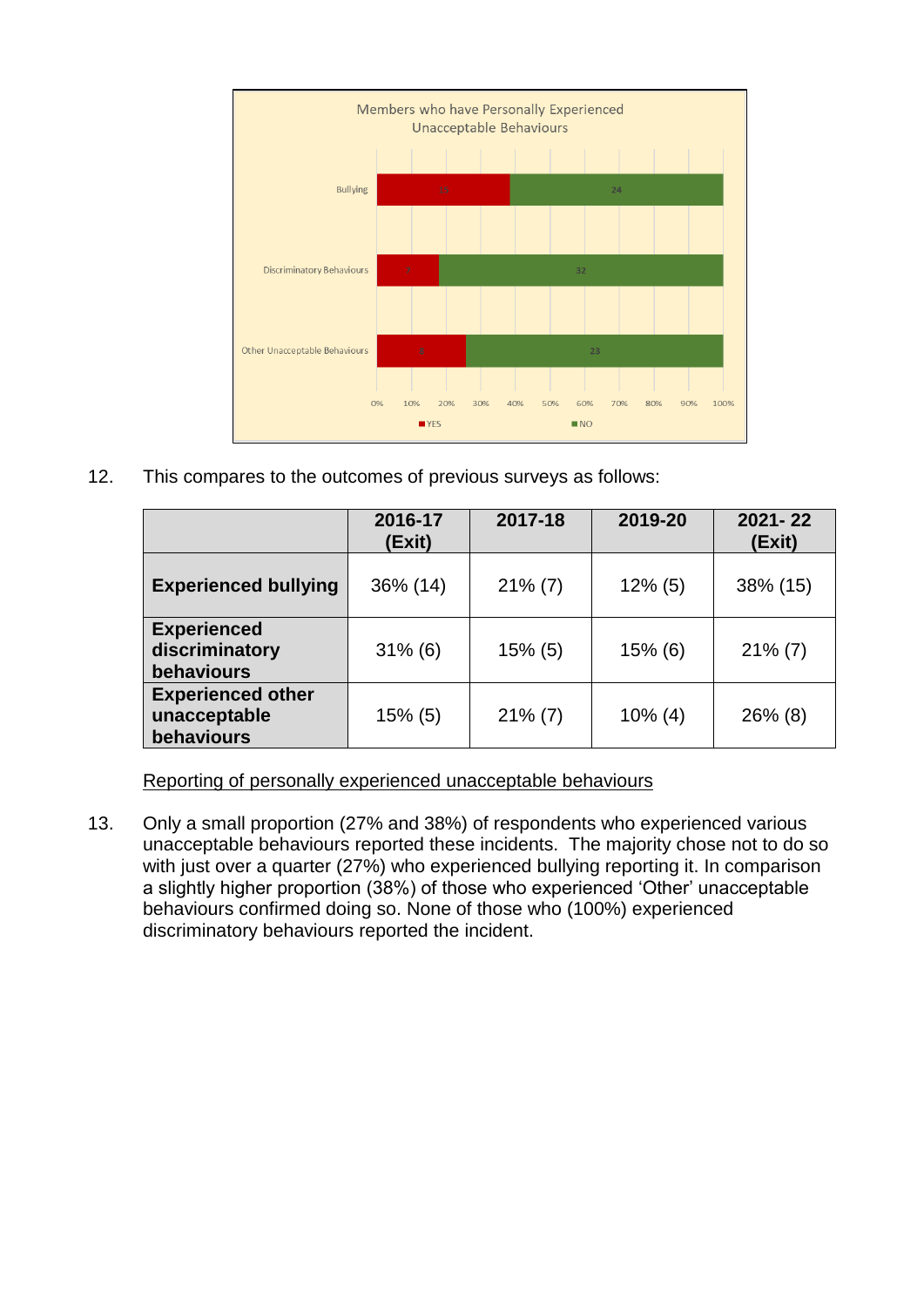

14. This compares to the outcomes of the 2016-17 Exit survey which identified that 44% (14) of respondents reported incidents of unacceptable behaviours which they witnessed or experienced from a total of 32 incidents.

#### To whom personally experienced unacceptable behaviours were reported

- 15. The results in the chart below show that not all of those who report unacceptable behaviours they experienced have taken the matter to the Monitoring Officer. It is worth noting that it is possible that some of these incidents took place in Group Meetings, where officers are not present and so will not have witnessed what happened. If the Monitoring Officer witnesses unacceptable behaviour, she follows it up with the member concerned and if appropriate with other members. Only 3 out of 4 or 75% of these respondents reported the bullying incidents to the Monitoring Officer. One of these respondents chose not only to report the incident to the Monitoring Officer but also reported the incident to Groups Leaders or Group Whips. One other respondent had chosen to report the incident experienced using a different avenue i.e. the Chair of a committee.
- 16. Most of those (2 out of 3 or 67%) who experienced 'Other' unacceptable behaviours reported to the Monitoring Officer.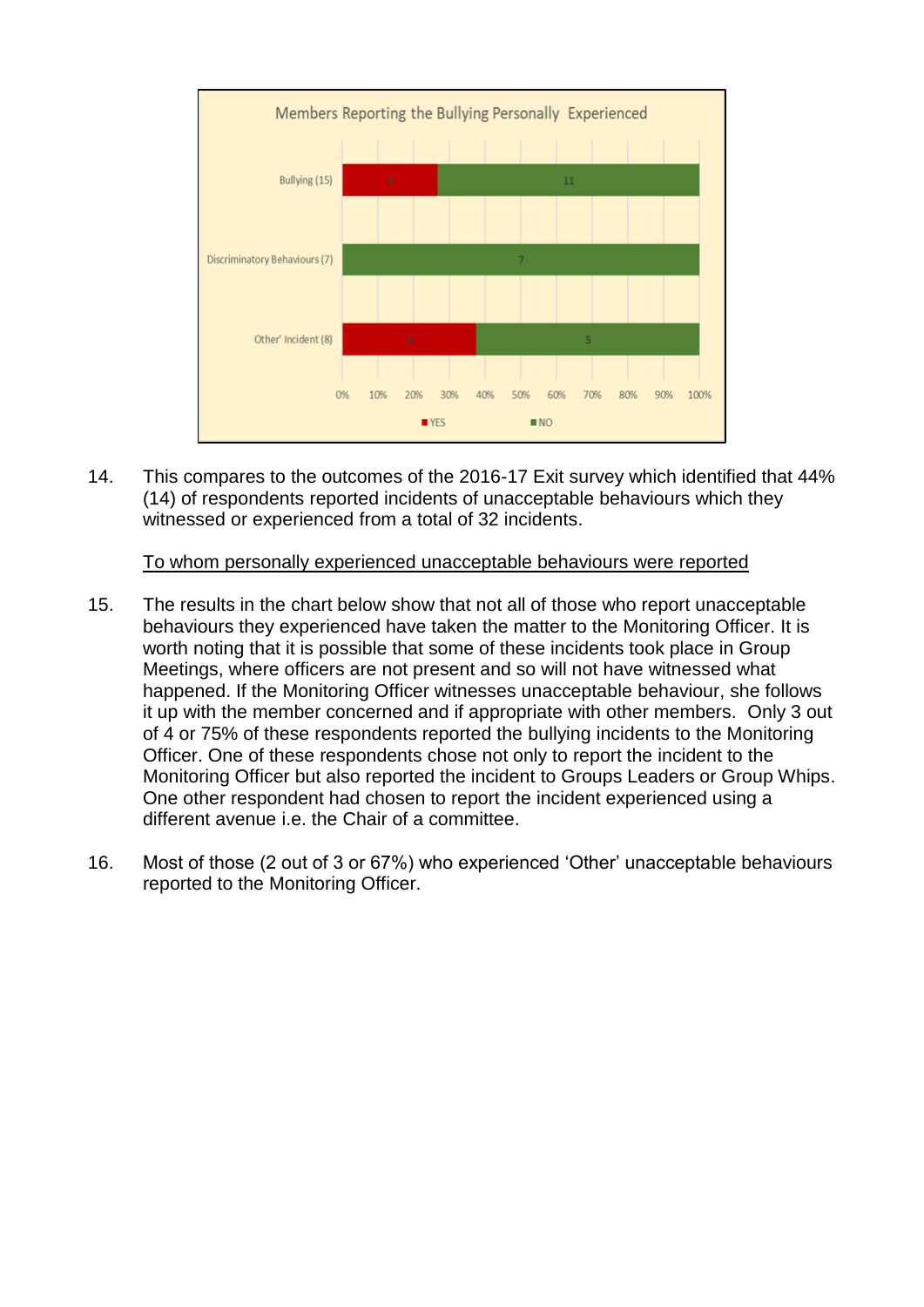

17. Reports of incidents of experienced and witnessed unacceptable behaviours made to the Monitoring Officer in the 2021-22 Exit Survey have remained broadly consistent to the results of the 2016-17 Exit Survey

## Satisfaction with outcome of reporting experienced unacceptable behaviour incidents

18. The majority of those who reported unacceptable behaviours that they experienced confirmed that they were happy with how it was dealt with. Only a few respondents indicated a negative response. This compares favourably to the outcomes of the 2016-17 Exit survey with 71% (10) not satisfied with the outcome. Please note there have been some instances where a member considers behaviour to be unacceptable, but it would not be a breach of the Code of Conduct.

## Witnessed unacceptable behaviours between Councillors

19. A substantial proportion of Members confirmed that they have witnessed unacceptable behaviours between Councillors. As many as 17 out of 43 respondents (40%) indicated that they witnessed bullying incidents between Councillors. A much lower number 5 out of 43 (12%) have witnessed discriminatory behaviours or 'Other' unacceptable behaviours between Councillors.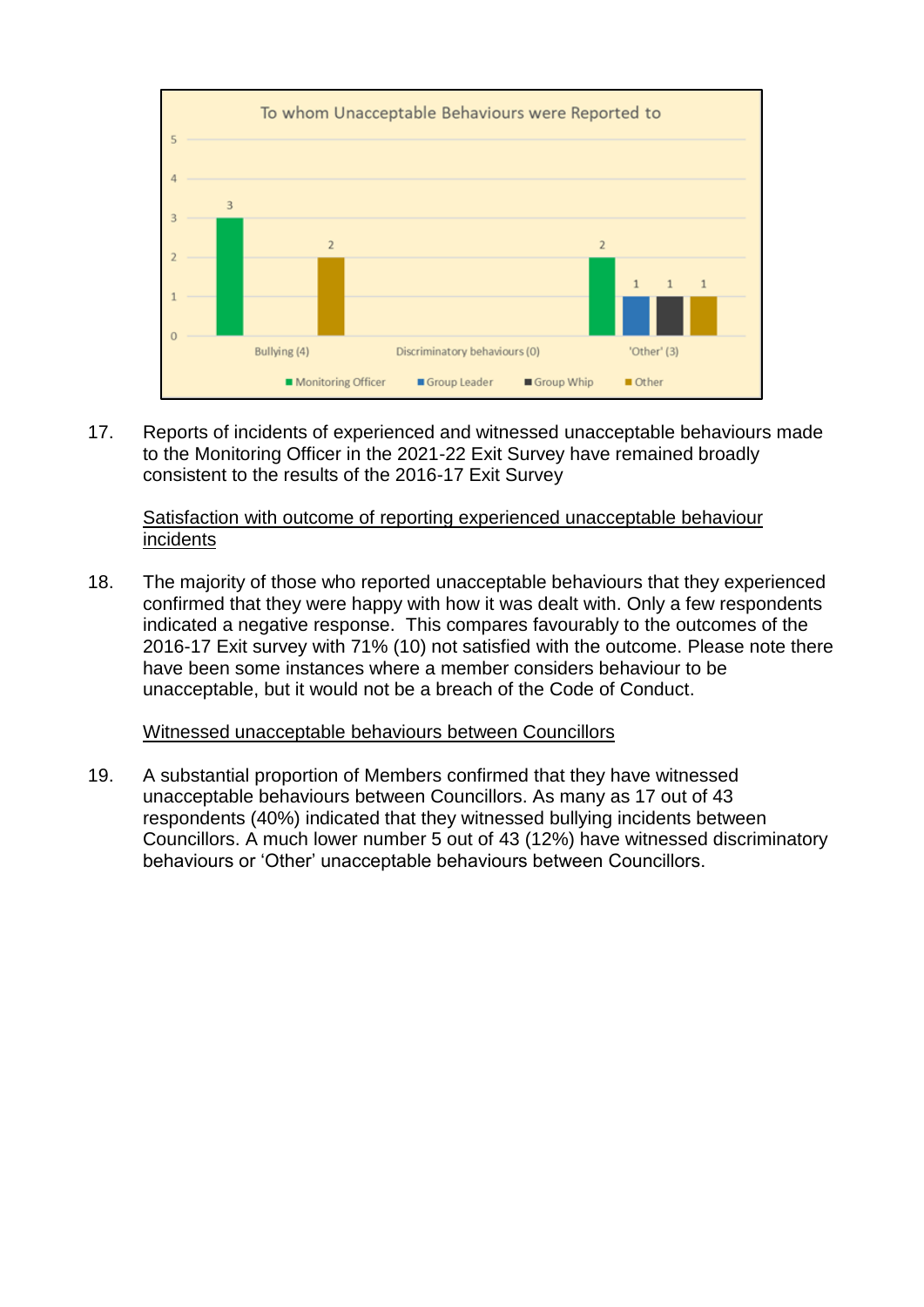

20. It must be noted that the figures on the number and proportion of those who have witnessed (40%) bullying incidents between Councillors is slightly higher compared to those Members (38%) who confirmed that they have personally experience bullying. This suggests that some unacceptable behaviours may not necessarily be regarded as bullying by those who experienced it but could be perceived as a bullying by those witnessing it.

Reporting of witnessed unacceptable behaviours between Councillors

21. Only a small proportion of Members who have witnessed bullying (24%) and discriminatory behaviours (20%) between Councillors confirmed that they reported the incident they witnessed. A greater proportion of Councillors of who witnessed 'Other' unacceptable behaviours stated that they have reported the incident (60%) compared to those who did not (40%).



22. It must be noted that the figure on those who reported bullying that they have personally experienced (27%) is higher when compared to those that reported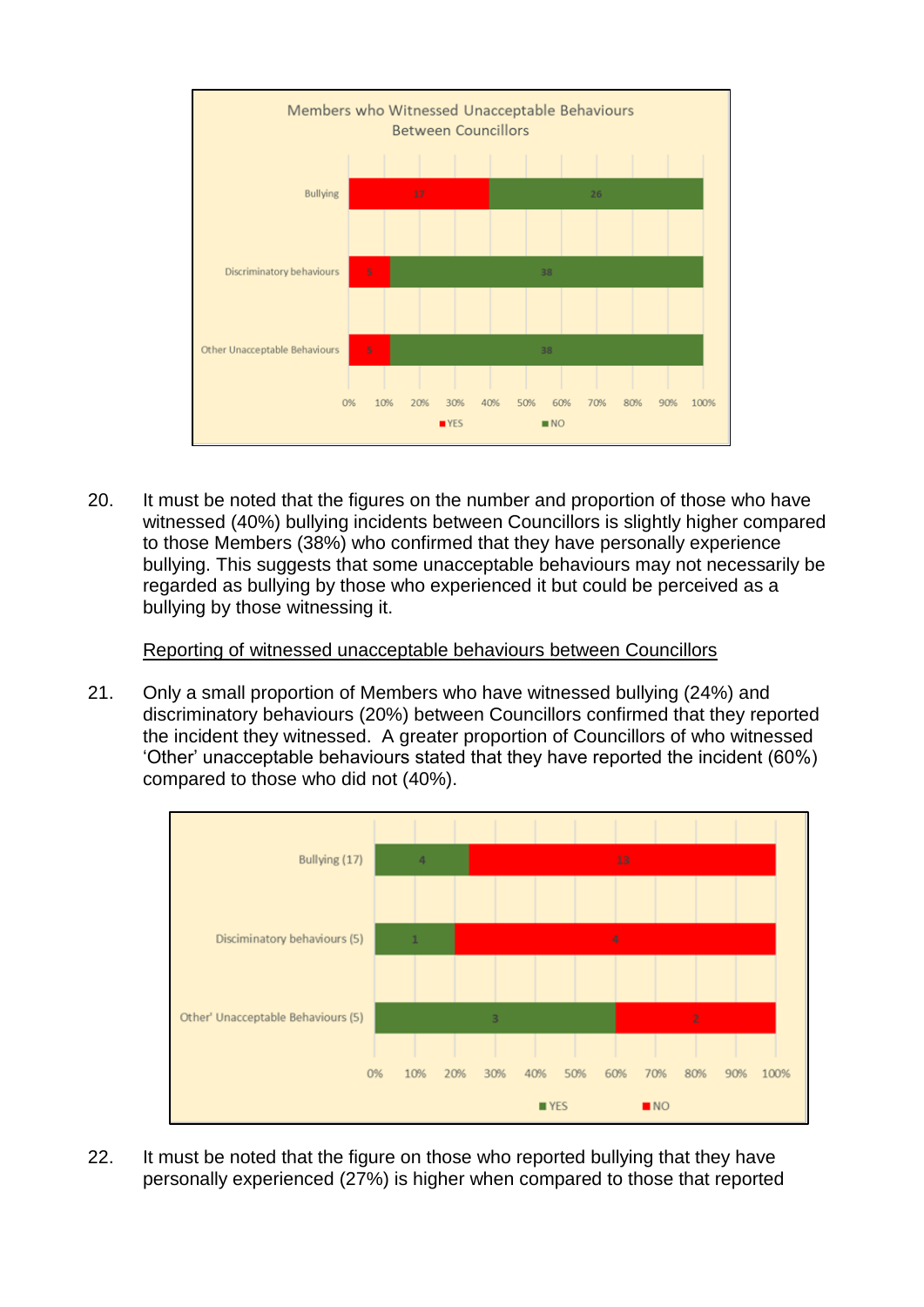bullying that they witnessed (24%). However, the results show that a substantial proportion (73% -76%) chose not to report these incidents.

To whom witnessed unacceptable behaviours between Councillors were reported

23. Those Members who reported the unacceptable behaviours they witnessed confirmed that they not only reported these incidents to the Monitoring Officer but to other responsible Officers or individuals within their Political Group and to other Officers they have chosen to take the matter to. No information was provided as to whom the discriminatory incident was reported.



24. Furthermore, the results above also show that not all of those who have witnessed bullying incidents and other unacceptable behaviours between Councillors reported these to the Monitoring Officer. Only half of the bullying incidents (2 out of 4 or 50% of total) were reported to the Monitoring Officer, while others have chosen to report instead to the Group leader or the Group Whip. None of the 'Other' unacceptable behaviours witnessed were reported to the Monitoring Officer.

## Satisfaction with outcome of reporting of witnessed unacceptable behaviour incidents between Councillors

25. The vast majority of members who reported the unacceptable behaviours that they witnessed were happy with how the incidents were dealt Only one (1) respondent was not happy with the how the 'Other' incident' was dealt with.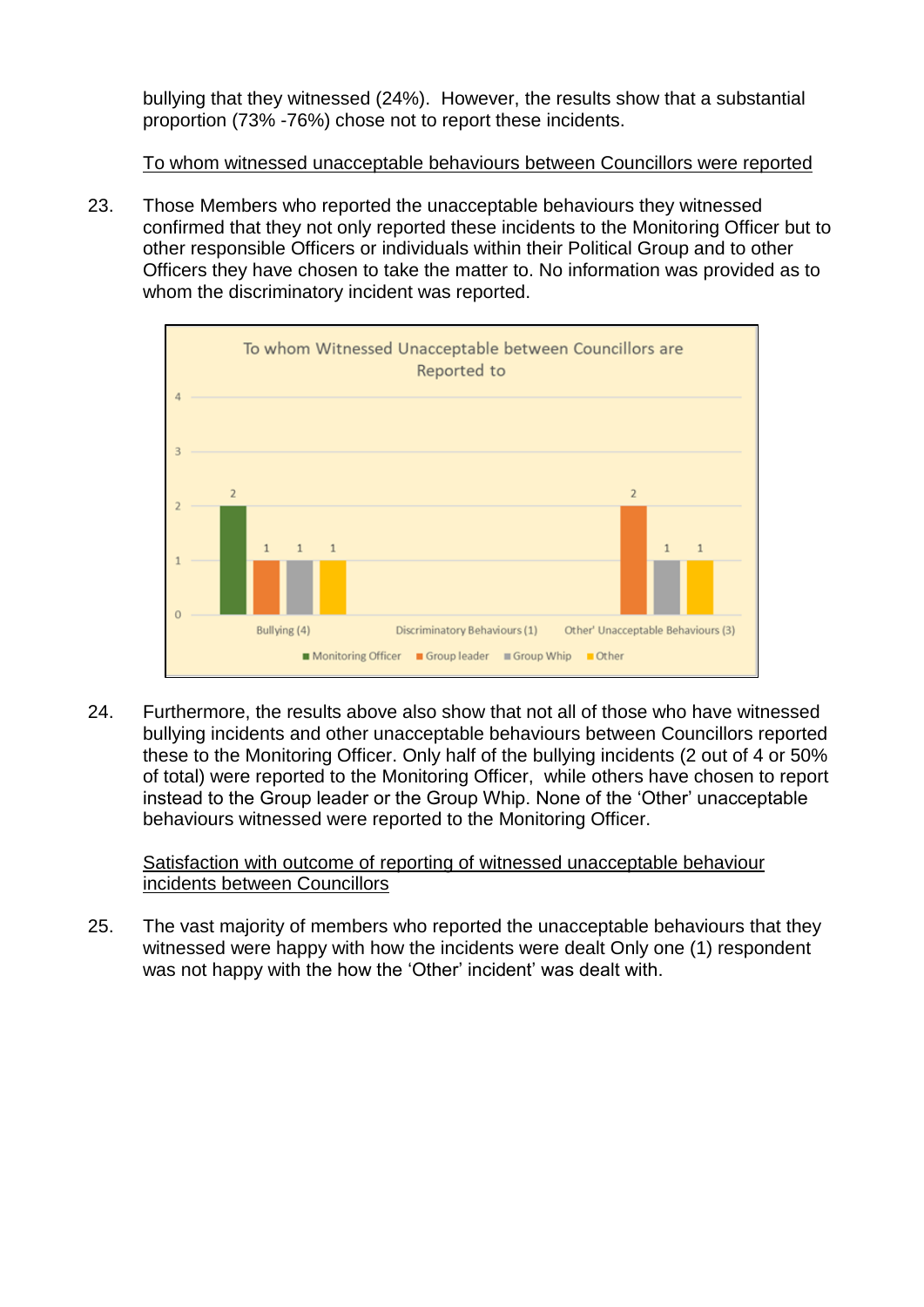

Witnessed unacceptable behaviours between Councillors and Officers

26. Only a very small number and proportion of Members confirmed that they have witnessed various unacceptable behaviours between Councillors and Officers. Only 5 out of 43 respondents (12% of total) confirmed that they had witnessed such bullying incidents. A comparatively smaller number and proportion indicated that they witnessed discriminatory (2%) and 'Other' (5%) unacceptable behaviours between Councillors and Officers.



## Reporting of witnessed unacceptable behaviours between Councillors and Officers

- 27. A substantial proportion of those who witnessed unacceptable behaviours between Councillors and Officers confirmed that they reported these incidents. The majority of those (3 out of 5 or 60%) who have witnessed these also confirmed that they reported these incidents. A smaller number (2 out of 5 or 40%) stated that they did not report the incident they have witnessed.
	- 28. All other respondents who witnessed 'Discriminatory' and 'Other' unacceptable behaviours between Councillors and Officers did not report these incidents.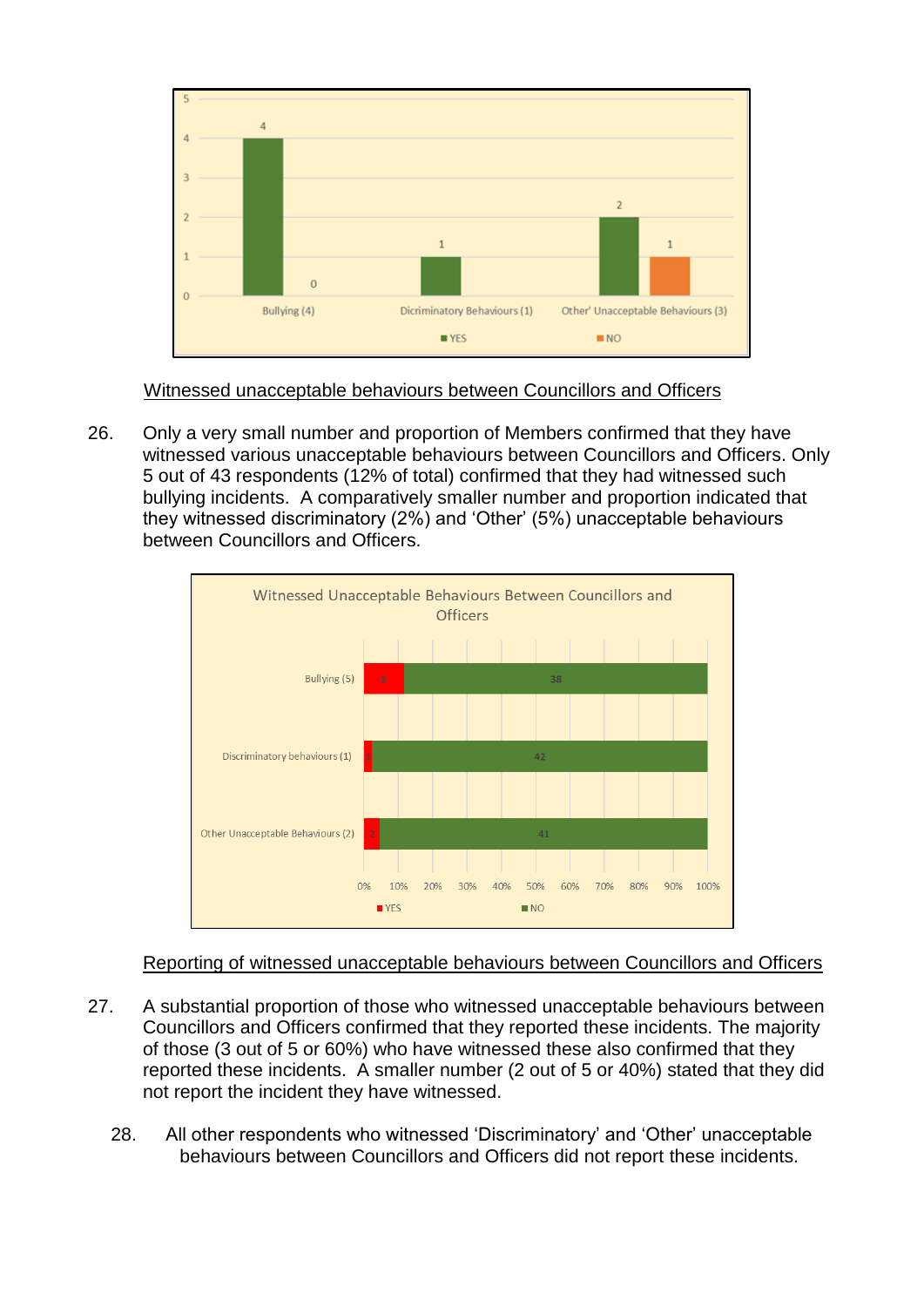

To whom witnessed unacceptable behaviours between Councillors and officers were reported

29. A small number and proportion of those who witnessed unacceptable behaviours have reported these to the Monitoring Officer and other relevant officers in their Political Group. More specifically only 1 who witnessed bullying incidents between Councillors and Officers reported this to the Monitoring Officer. Others reported to other avenues they felt appropriate.



Satisfaction with outcome of reporting of witnessed unacceptable behaviour incidents between Councillors and officers

30. The majority of the Members who witnessed the bullying incident between Councillors and Officers were happy with how the incident was dealt with. Only one respondent gave a negative response.

## Opportunities for Improvement

- 31. This latest Exit Survey identifies the views of a number of respondents which indicate some of the possible reasons for the outcomes of the survey and how those individuals consider future behaviours and outcomes could be improved. These include:
	- a. Enhancing awareness of unacceptable behaviours
	- b. Application of appropriate sanctions for bullying and unacceptable behaviours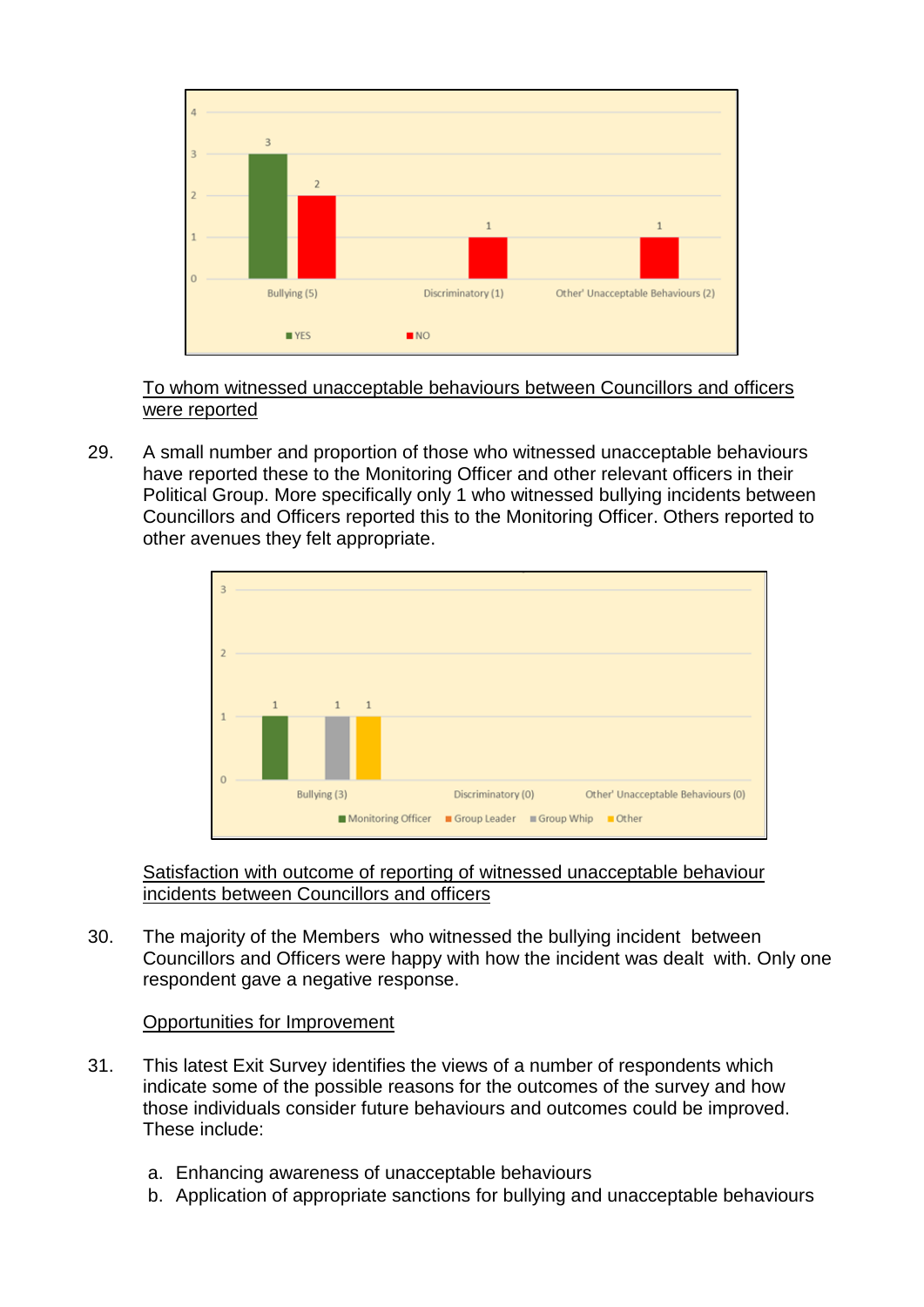- c. Self-policing within groups with the Monitoring Officer only involved outside of the individual group.
- 32. Unfortunately, the Code of Conduct and associated guidance is a national Code and while we can make local additions to it (and have done by including the social media protocols as part of the Code), there are still likely to be incidents which in law are not a breach of the Code of Conduct, although the member concerned considers they should be. Caselaw has confirmed that the duties under the Code of Conduct must be read in a way which is compliant with the right to freedom of expression, protected under the Human Rights Act, Article 10; and that enhanced protection is given to 'political expression'. Political expression is interpreted broadly to include criticism of political opponents and is not restricted to comments made during formal Council meetings. This means that comments which Members may consider to be rude, sarcastic and mocking of them may be protected by law under the right to freedom of (political) expression, and unlikely to constitute a breach of the Code, unless they are regarded as highly offensive or outrageous [R (on the application of Calver) v. Adjudication Panel for Wales, 2012].
- 33. It is also worth noting that available sanctions in relation to breaches of the Code are set out in legislation and are only available where there has been a complaint in relation to a breach of the Code, a Hearings Sub Committee hears the complaint and makes a finding that there was a breach of the Code, and then national guidance needs to be considered in applying a sanction. Please note this does not prevent informal action being taken by the Monitoring Officer (such as discussing behaviour, requesting an apology or the removal of comments on social media) or by a political group (such as removal from a committee or withdrawal of the whip) although the group may have its own policies and procedures which would need to be followed.
- 34. The Local Government and Election (Wales) Act introduced a duty on Political Group Leaders to take reasonable steps to promote and maintain high standards of conduct by the members of their group. This may provide an opportunity to enhance the behaviours of all political groups and may also provide a suitable channel for appropriate support for individual members to report unacceptable behaviours.
- 35. The Council also approved the adoption of the Diverse Council Declaration in 2022 which included the following commitments:
	- a. Continuing to promote the highest standards of behaviour and conduct from elected members and those intending to stand for office on the Council.
	- b. We will: Achieve the Wales Charter for Member Support and Development to demonstrate the highest possible standards of support and development for our elected members to assist them in meeting the challenges and expectations of their diverse roles ranging from of community leader to their special responsibilities within the Council. This relates to evidencing that Members are supported in undertaking their duties according to high standards of conduct.
- 36. The new cohort of Elected member is currently undertaking their induction which includes a number of mandatory topics relating to appropriate behaviours which include: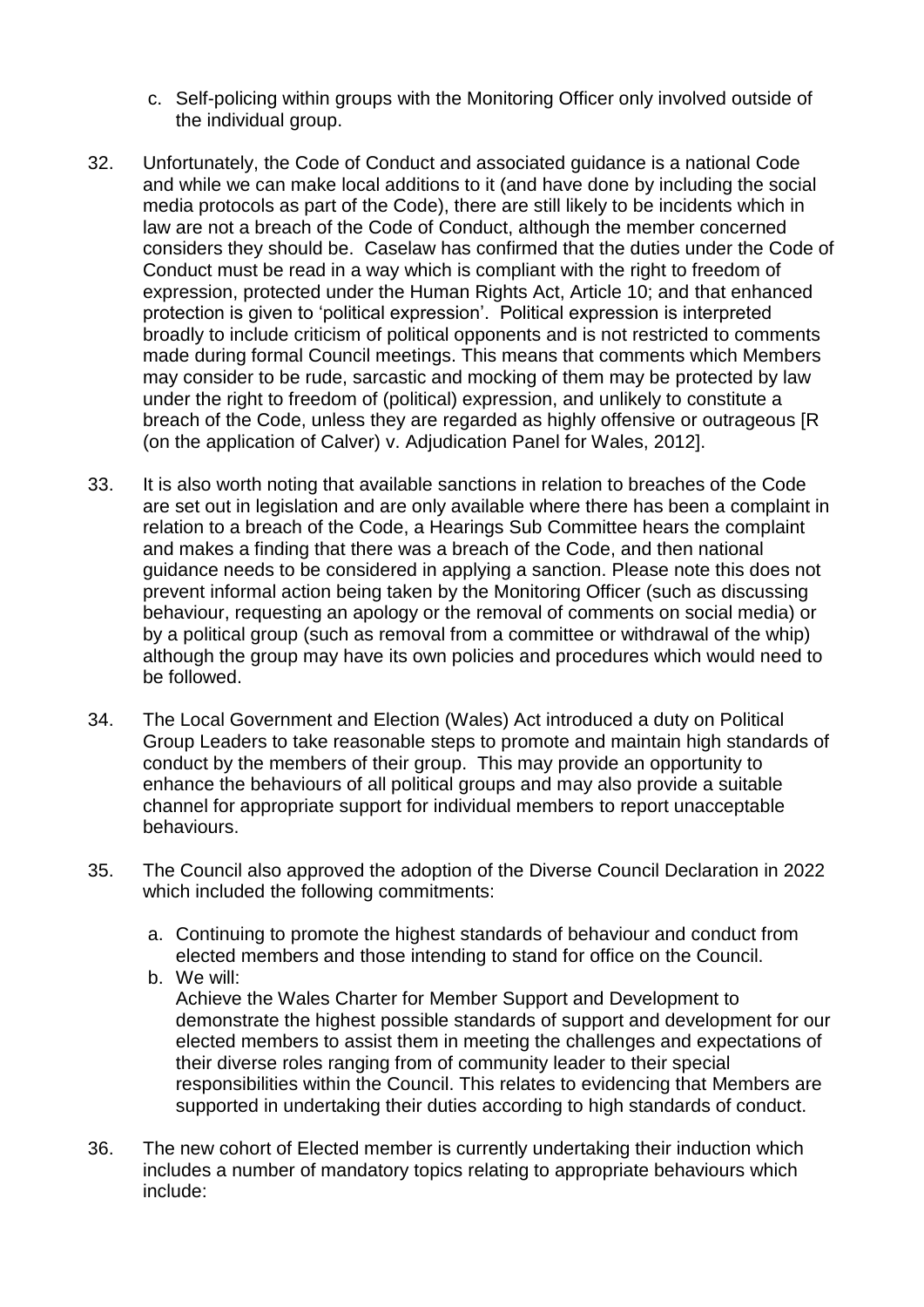- a. What Councillors need to know Decision Making, Code of conduct and more This session provided Elected Members with an understanding of:
	- Governance structure & Decision-Making.
	- Councillor's Code of Conduct; Ethical Standards and Interests.
	- Member safeguarding protocol.
	- Social media protocol.
	- Role of Standards & Ethics Committee

Note:

The following table outlines the sessions and attendance that have been held and currently planned for this topic:

| <b>Date</b>             | 10 May 22 | 12 May 22 | 24 May 22 | 24 June   |
|-------------------------|-----------|-----------|-----------|-----------|
| In - Person             |           |           |           |           |
| <b>Remote</b>           |           |           | 21        | scheduled |
| <b>Total Attendance</b> |           |           |           |           |
| <b>Total Expected</b>   | 79        |           |           |           |
| Percentage              |           | 59.49%    |           |           |

b. The Constitution and Committee Procedures

This session provided Elected Members with a briefing on the key elements of the Council's Constitution to increase their awareness of the following topics

- The procedures used at formal Council meetings
- The Cabinet and Scrutiny Procedure Rules including call-in
- Statutory, Regulatory Committee procedures
- Recent changes made to Constitution to reflect the Local Government and Election (Wales) Act 2021

Note:

The following table outlines the sessions and attendance that have been held for this topic with further sessions being planned:

| <b>Date</b>             | 10 May 22 | 12 May 22 |  |
|-------------------------|-----------|-----------|--|
| In - Person             | 17        | 10        |  |
| <b>Total Attendance</b> | 27        |           |  |
| <b>Total Expected</b>   | 79        |           |  |
| Percentage              | 34.18%    |           |  |

c. Supporting Equality in Cardiff's Diverse Communities

The session provided an overview of the Equalities Act 2010 (inc. General and Specific Duties) and increase the awareness of Elected Members on the following topics:

- Socio-economic Duty
- Unacceptable behaviour

• Hate Crime

- Protected Characteristics
- Different types of discrimination
- Additional learning opportunities i.e. Unconscious Bias E-Learning Module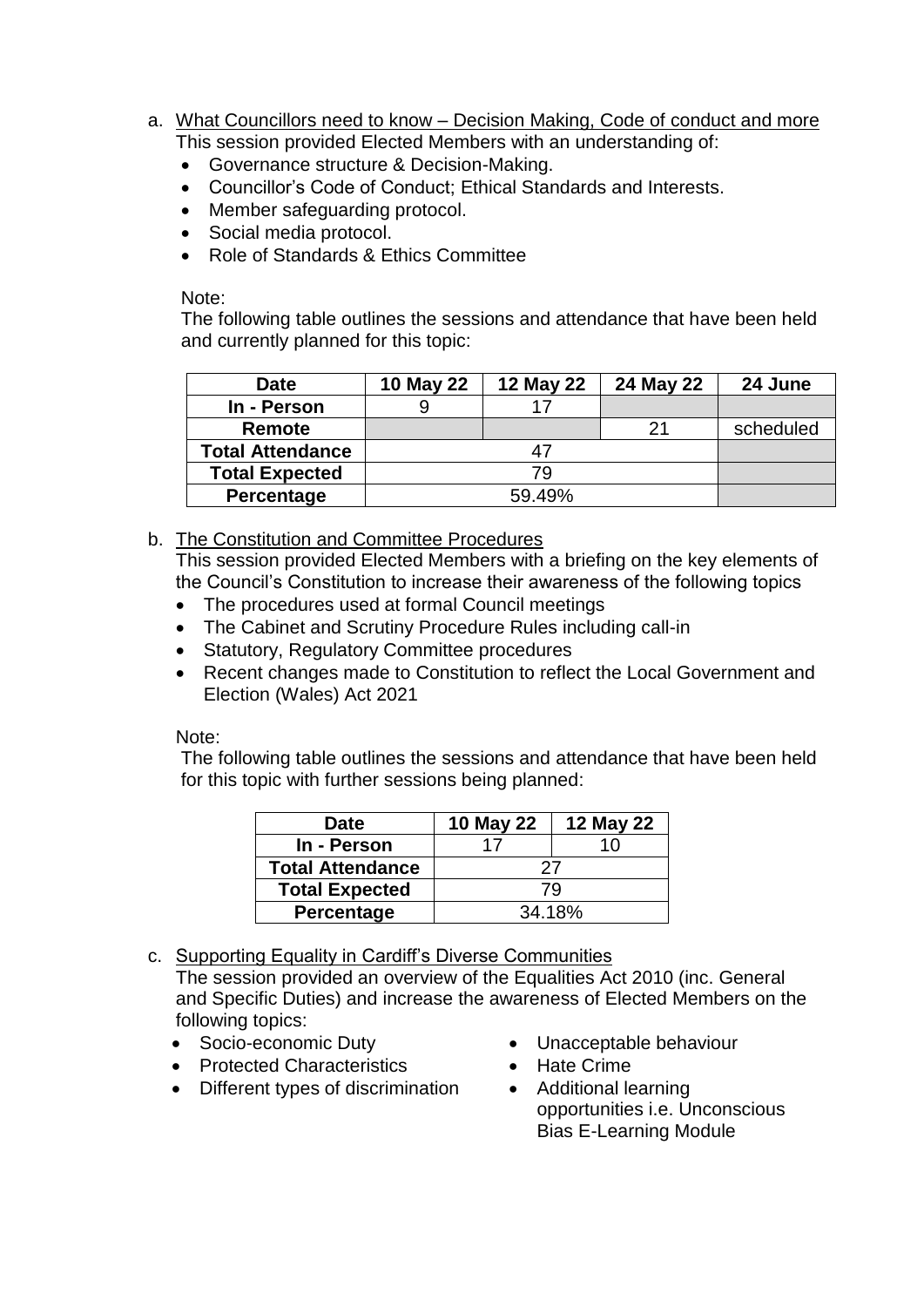Note:

The following table outlines the sessions and attendance that have been held for this topic with further sessions being planned:

| <b>Date</b>             | <b>16 June 22</b> | <b>28 June 22</b> |  |
|-------------------------|-------------------|-------------------|--|
| Remote                  | 24                |                   |  |
| <b>Total Attendance</b> | 24                |                   |  |
| <b>Total Expected</b>   | 79                |                   |  |
| <b>Percentage</b>       | 30.38%            |                   |  |

## Additional Considerations

- 37. The outcomes shown in this report relate to the Elected Members of the previous administration and a significant number of these Elected Members (18) identified that they were standing down at this Election. This may have led to those members being more open in the responses they provided to the survey.
- 38. The 2021-22 Exit Survey was undertaken in March-April 2022 which was closer to the election period than the 2016/17 Exit Survey which was completed in January-February. It is possible that the behaviours reflected in the recent exit survey related to the stressful nature of a pre election period.
- 39. The Local Government Elections in May 2022 increased the number of Elected Members from 75 to 79 and delivered a 35.4% change in the Elected Members of the Council.
- 40. The Member induction will be ongoing until September which should enable all the mandatory topics identified in paragraph 36 to be completed by all Elected Members. The survey following the 2016-17 Exit Survey showed a noticeable improvement in the behaviours that were experience and witnessed. This could be a direct reflection of the beneficial impact of the Member Induction in 2017.
- 41. The learning from the induction and the introduction of the new duties of the Group Leaders will need time to be embedded into the new administration and for the councillors to apply their learning and responsibilities to their day-to-day business for the Council.

## Proposal

42. That a period of monitoring be undertaken for approximately 12 months before carrying out a similar survey in April 2023 to identify if the Member Induction has been successfully assimilated by the Councillors elected in 2022 and reflects the improvements in behaviours as shown in 2017-18 survey.

## **Legal Implications**

43. There are no direct legal implications arising from the content of this report.

## **Financial Implications**

44. There are no direct financial implications arising from this report.